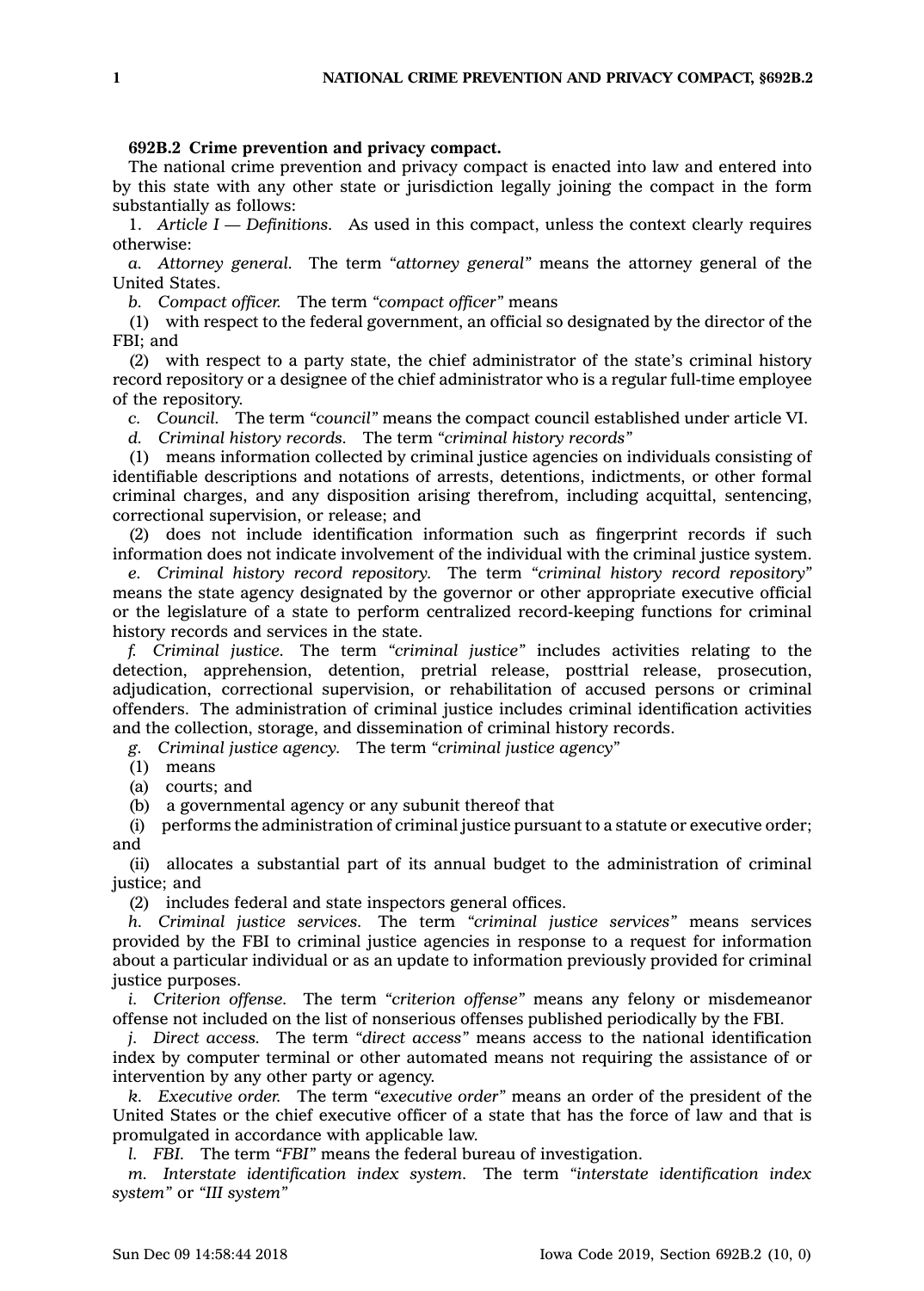## **§692B.2, NATIONAL CRIME PREVENTION AND PRIVACY COMPACT 2**

(1) means the cooperative federal-state system for the exchange of criminal history records; and

(2) includes the national identification index, the national fingerprint file and, to the extent of their participation in such system, the criminal history record repositories of the states and the FBI.

*n. National fingerprint file.* The term *"national fingerprint file"* means <sup>a</sup> database of fingerprints, or other uniquely personal identifying information, relating to an arrested or charged individual maintained by the FBI to provide positive identification of record subjects indexed in the III system.

*o. National identification index.* The term *"national identification index"* means an index maintained by the FBI consisting of names, identifying numbers, and other descriptive information relating to record subjects about whom there are criminal history records in the III system.

*p. National indices.* The term *"national indices"* means the national identification index and the national fingerprint file.

*q. Nonparty state.* The term *"nonparty state"* means <sup>a</sup> state that has not ratified this compact.

*r. Noncriminal justice purposes.* The term *"noncriminal justice purposes"* means uses of criminal history records for purposes authorized by federal or state law other than purposes relating to criminal justice activities, including employment suitability, licensing determinations, immigration and naturalization matters, and national security clearances.

*s. Party state.* The term *"party state"* means <sup>a</sup> state that has ratified this compact.

*t. Positive identification.* The term *"positive identification"* means <sup>a</sup> determination, based upon <sup>a</sup> comparison of fingerprints or other equally reliable biometric identification techniques, that the subject of <sup>a</sup> record search is the same person as the subject of <sup>a</sup> criminal history record or records indexed in the III system. Identifications based solely upon <sup>a</sup> comparison of subjects' names or other nonunique identification characteristics or numbers, or combinations thereof, shall not constitute positive identification.

*u. Sealed record information.* The term *"sealed record information"* means

(1) with respect to adults, that portion of <sup>a</sup> record that is

(a) not available for criminal justice uses;

(b) not supported by fingerprints or other accepted means of positive identification; or

(c) subject to restrictions on dissemination for noncriminal justice purposes pursuant to <sup>a</sup> court order related to <sup>a</sup> particular subject or pursuant to <sup>a</sup> federal or state statute that requires action on <sup>a</sup> sealing petition filed by <sup>a</sup> particular record subject; and

(2) with respect to juveniles, whatever each state determines is <sup>a</sup> sealed record under its own law and procedure.

*v. State.* The term *"state"* means any state, territory, or possession of the United States, the District of Columbia, and the Commonwealth of Puerto Rico.

2. *Article II —Purposes.* The purposes of this compact are to

*a.* provide <sup>a</sup> legal framework for the establishment of <sup>a</sup> cooperative federal-state system for the interstate and federal-state exchange of criminal history records for noncriminal justice uses;

*b.* require the FBI to permit use of the national identification index and the national fingerprint file by each party state, and to provide, in <sup>a</sup> timely fashion, federal and state criminal history records to requesting states, in accordance with the terms of this compact and with rules, procedures, and standards established by the council under article VI;

*c.* require party states to provide information and records for the national identification index and the national fingerprint file and to provide criminal history records, in <sup>a</sup> timely fashion, to criminal history record repositories of other states and the federal government for noncriminal justice purposes, in accordance with the terms of this compact and with rules, procedures, and standards established by the council under article VI;

*d.* provide for the establishment of <sup>a</sup> council to monitor III system operations and to prescribe system rules and procedures for the effective and proper operation of the III system for noncriminal justice purposes; and

*e.* require the FBI and each party state to adhere to III system standards concerning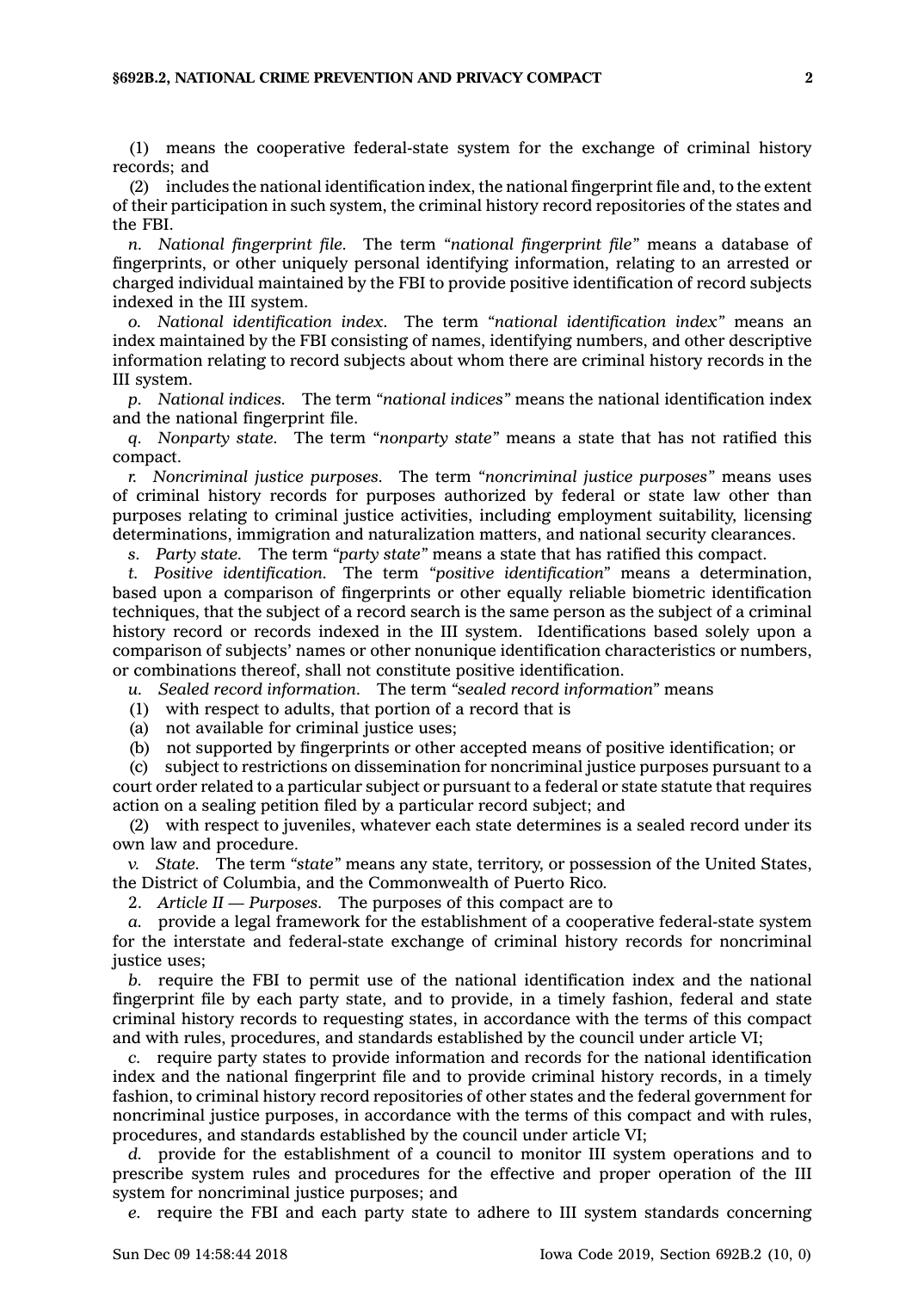record dissemination and use, response times, system security, data quality, and other duly established standards, including those that enhance the accuracy and privacy of such records.

3. *Article III — Responsibilities of compact parties.*

*a. FBI responsibilities.* The director of the FBI shall

(1) appoint an FBI compact officer who shall

(a) administer this compact within the department of justice and among federal agencies and other agencies and organizations that submit search requests to the FBI pursuant to article V, paragraph *"c"*;

(b) ensure that compact provisions and rules, procedures, and standards prescribed by the council under article VI are complied with by the department of justice and the federal agencies and other agencies and organizations referred to in subparagraph division (a); and

(c) regulate the use of records received by means of the III system from party states when such records are supplied by the FBI directly to other federal agencies;

(2) provide to federal agencies and to state criminal history record repositories, criminal history records maintained in its database for the noncriminal justice purposes described in article IV, including

(a) information from nonparty states; and

(b) information from party states that is available from the FBI through the III system, but is not available from the party state through the III system;

(3) provide <sup>a</sup> telecommunications network and maintain centralized facilities for the exchange of criminal history records for both criminal justice purposes and the noncriminal justice purposes described in article IV, and ensure that the exchange of such records for criminal justice purposes has priority over exchange for noncriminal justice purposes; and

(4) modify or enter into user agreements with nonparty state criminal history record repositories to require them to establish record request procedures conforming to those prescribed in article V.

*b. State responsibilities.* Each party state shall

(1) appoint <sup>a</sup> compact officer who shall

(a) administer this compact within that state;

(b) ensure that compact provisions and rules, procedures, and standards established by the council under article VI are complied with in the state; and

(c) regulate the in-state use of records received by means of the III system from the FBI or from other party states;

(2) establish and maintain <sup>a</sup> criminal history record repository, which shall provide

(a) information and records for the national identification index and the national fingerprint file; and

(b) the state's III system-indexed criminal history records for noncriminal justice purposes described in Article IV;

(3) participate in the national fingerprint file; and

(4) provide and maintain telecommunications links and related equipment necessary to support the services set forth in this compact.

*c. Compliance with III system standards.* In carrying out their responsibilities under this compact, the FBI and each party state shall comply with III system rules, procedures, and standards duly established by the council concerning record dissemination and use, response times, data quality, system security, accuracy, privacy protection, and other aspects of III system operation.

*d. Maintenance of record services.*

(1) Use of the III system for noncriminal justice purposes authorized in this compact shall be managed so as not to diminish the level of services provided in support of criminal justice purposes.

(2) Administration of compact provisions shall not reduce the level of service available to authorized noncriminal justice users on the effective date of this compact.\*

4. *Article IV — Authorized record disclosures.*

*a. State criminal history record repositories.* To the extent authorized by 5 U.S.C. §552a, commonly known as the Privacy Act of 1974, the FBI shall provide on request criminal history records (excluding sealed records) to state criminal history record repositories for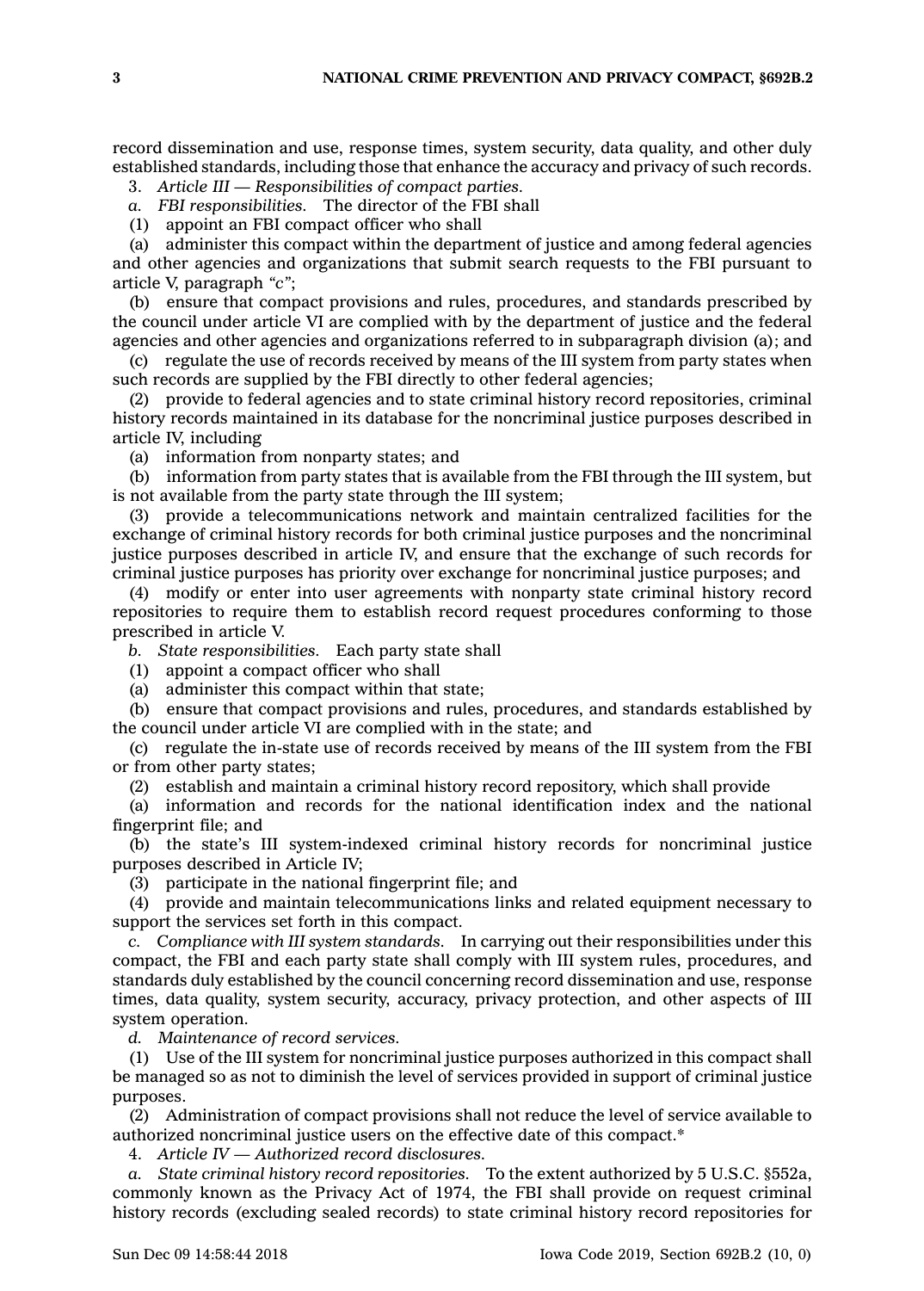noncriminal justice purposes allowed by federal statute, federal executive order, or <sup>a</sup> state statute that has been approved by the attorney general and that authorizes national indices checks.

*b. Criminal justice agencies and other governmental or nongovernmental agencies.* The FBI, to the extent authorized by 5 U.S.C. §552a, commonly known as the Privacy Act of 1974, and state criminal history record repositories shall provide criminal history records (excluding sealed records) to criminal justice agencies and other governmental or nongovernmental agencies for noncriminal justice purposes allowed by federal statute, federal executive order, or <sup>a</sup> state statute that has been approved by the attorney general, that authorizes national indices checks.

*c. Procedures.* Any record obtained under this compact may be used only for the official purposes for which the record was requested. Each compact officer shall establish procedures, consistent with this compact and with rules, procedures, and standards established by the council under article VI, which procedures shall protect the accuracy and privacy of the records, and shall

(1) ensure that records obtained under this compact are used only by authorized officials for authorized purposes;

(2) require that subsequent record checks are requested to obtain current information whenever <sup>a</sup> new need arises; and

(3) ensure that record entries that may not legally be used for <sup>a</sup> particular noncriminal justice purpose are deleted from the response and, if no information authorized for release remains, an appropriate "no record" response is communicated to the requesting official.

5. *Article V — Record request procedures.*

*a. Positive identification.* Subject fingerprints or other approved forms of positive identification shall be submitted with all requests for criminal history record checks for noncriminal justice purposes.

*b. Submission of state requests.* Each request for <sup>a</sup> criminal history record check utilizing the national indices made under any approved state statute shall be submitted through that state's criminal history record repository. A state criminal history record repository shall process an interstate request for noncriminal justice purposes through the national indices only if such request is transmitted through another state criminal history record repository or the FBI.

*c. Submission of federal requests.* Each request for criminal history record checks utilizing the national indices made under federal authority shall be submitted through the FBI or, if the state criminal history record repository consents to process fingerprint submissions, through the criminal history record repository in the state in which such request originated. Direct access to the national identification index by entities other than the FBI and state criminal history records repositories shall not be permitted for noncriminal justice purposes.

*d. Fees.* A state criminal history record repository or the FBI

(1) may charge <sup>a</sup> fee, in accordance with applicable law, for handling <sup>a</sup> request involving fingerprint processing for noncriminal justice purposes; and

(2) may not charge <sup>a</sup> fee for providing criminal history records in response to an electronic request for <sup>a</sup> record that does not involve <sup>a</sup> request to process fingerprints.

*e. Additional search.*

(1) If <sup>a</sup> state criminal history record repository cannot positively identify the subject of <sup>a</sup> record request made for noncriminal justice purposes, the request, together with fingerprints or other approved identifying information, shall be forwarded to the FBI for <sup>a</sup> search of the national indices.

(2) If, with respect to <sup>a</sup> request forwarded by <sup>a</sup> state criminal history record repository under subparagraph (1), the FBI positively identifies the subject as having <sup>a</sup> III system indexed record or records

(a) the FBI shall so advise the state criminal history record repository; and

(b) the state criminal history record repository shall be entitled to obtain the additional criminal history record information from the FBI or other state criminal history record repositories.

6. *Article VI — Establishment of compact council.*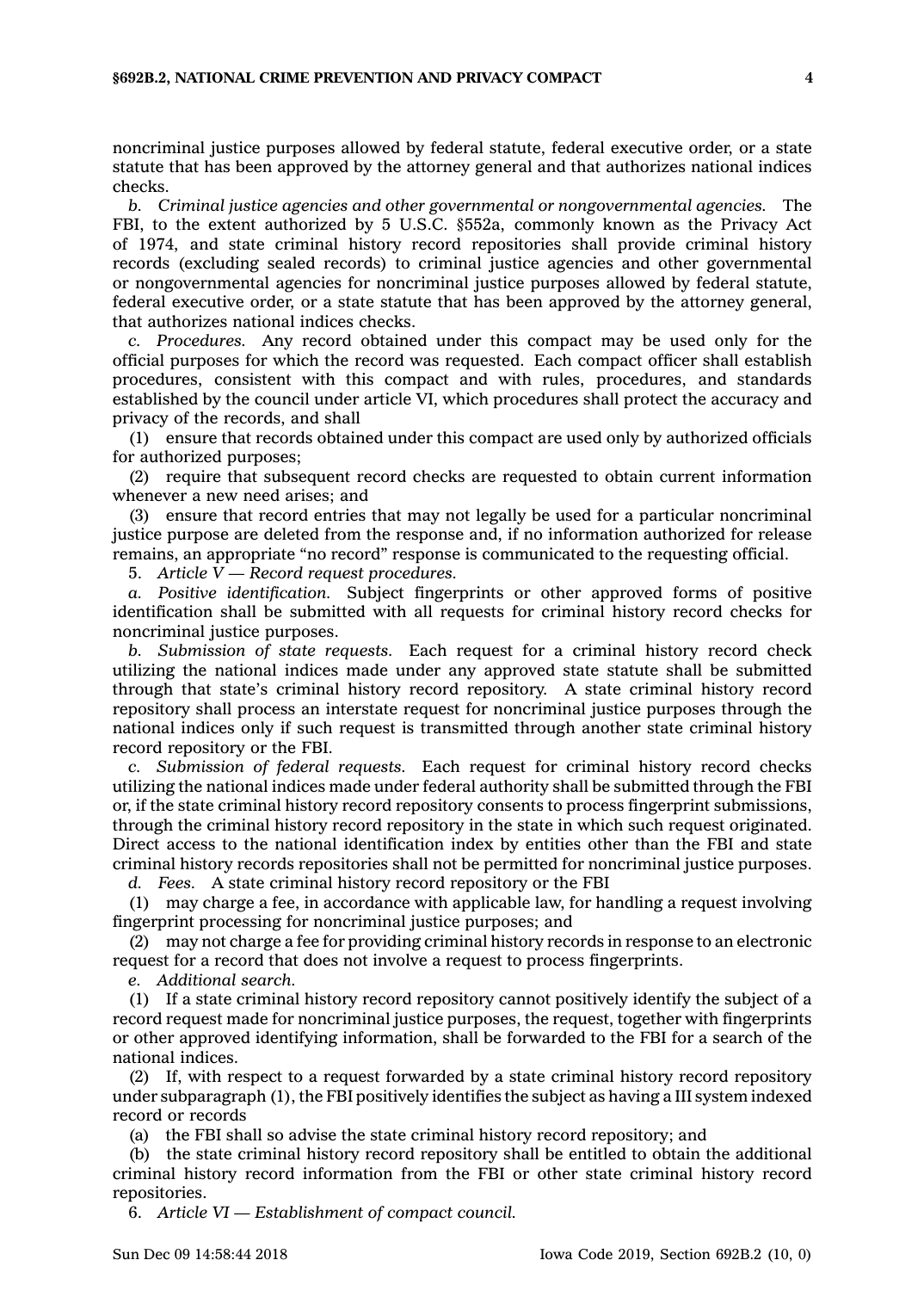## *a. Establishment.*

(1) *In general.* There is established <sup>a</sup> council to be known as the compact council, which shall have the authority to promulgate rules and procedures governing the use of the III system for noncriminal justice purposes, not to conflict with FBI administration of the III system for criminal justice purposes.

(2) *Organization.* The council shall

(a) continue in existence as long as this compact remains in effect;

(b) be located, for administrative purposes, within the FBI; and

(c) be organized and hold its first meeting as soon as practicable after the effective date of this compact.\*

*b. Membership.* The council shall be composed of fifteen members, each of whom shall be appointed by the attorney general, as follows:

(1) Nine members, each of whom shall serve <sup>a</sup> two-year term, who shall be selected from among the compact officers of party states based on the recommendation of the compact officers of all party states, except that, in the absence of the requisite number of compact officers available to serve, the chief administrators of the criminal history record repositories of nonparty states shall be eligible to serve on an interim basis.

(2) Two at-large members, nominated by the director of the FBI, each of whom shall serve <sup>a</sup> three-year term, of whom

(a) One shall be <sup>a</sup> representative of the criminal justice agencies of the federal government and may not be an employee of the FBI; and

(b) One shall be <sup>a</sup> representative of the noncriminal justice agencies of the federal government.

(3) Two at-large members, nominated by the chairperson of the council, once the chairperson is elected pursuant to paragraph *"c"*, each of whom shall serve <sup>a</sup> three-year term, of whom

(a) One shall be <sup>a</sup> representative of state or local criminal justice agencies; and

(b) One shall be <sup>a</sup> representative of state or local noncriminal justice agencies.

(4) One member, who shall serve <sup>a</sup> three-year term, and who shall simultaneously be <sup>a</sup> member of the FBI's advisory policy board on criminal justice information services, nominated by the membership of that policy board.

(5) One member, nominated by the director of the FBI, who shall serve <sup>a</sup> three-year term, and who shall be an employee of the FBI.

*c. Chairperson and vice chairperson.*

(1) *In general.* From its membership, the council shall elect <sup>a</sup> chairperson and <sup>a</sup> vice chairperson of the council, respectively. Both the chairperson and vice chairperson of the council

(a) shall be <sup>a</sup> compact officer, unless there is no compact officer on the council who is willing to serve, in which case the chairperson may be an at-large member; and

(b) shall serve <sup>a</sup> two-year term and may be reelected to only one additional two-year term.

(2) *Duties of vice chairperson.* The vice chairperson of the council shall serve as the chairperson of the council in the absence of the chairperson.

*d. Meetings.*

(1) *In general.* The council shall meet at least once each year at the call of the chairperson. Each meeting of the council shall be open to the public. The council shall provide prior public notice in the federal register of each meeting of the council, including the matters to be addressed at such meeting.

(2) *Quorum.* A majority of the council or any committee of the council shall constitute <sup>a</sup> quorum of the council or of such committee, respectively, for the conduct of business. A lesser number may meet to hold hearings, take testimony, or conduct any business not requiring <sup>a</sup> vote.

*e. Rules, procedures, and standards.* The council shall make available for public inspection and copying at the council office within the FBI, and shall publish in the federal register, any rules, procedures, or standards established by the council.

*f. Assistance from FBI.* The council may request from the FBI such reports, studies, statistics, or other information or materials as the council determines to be necessary to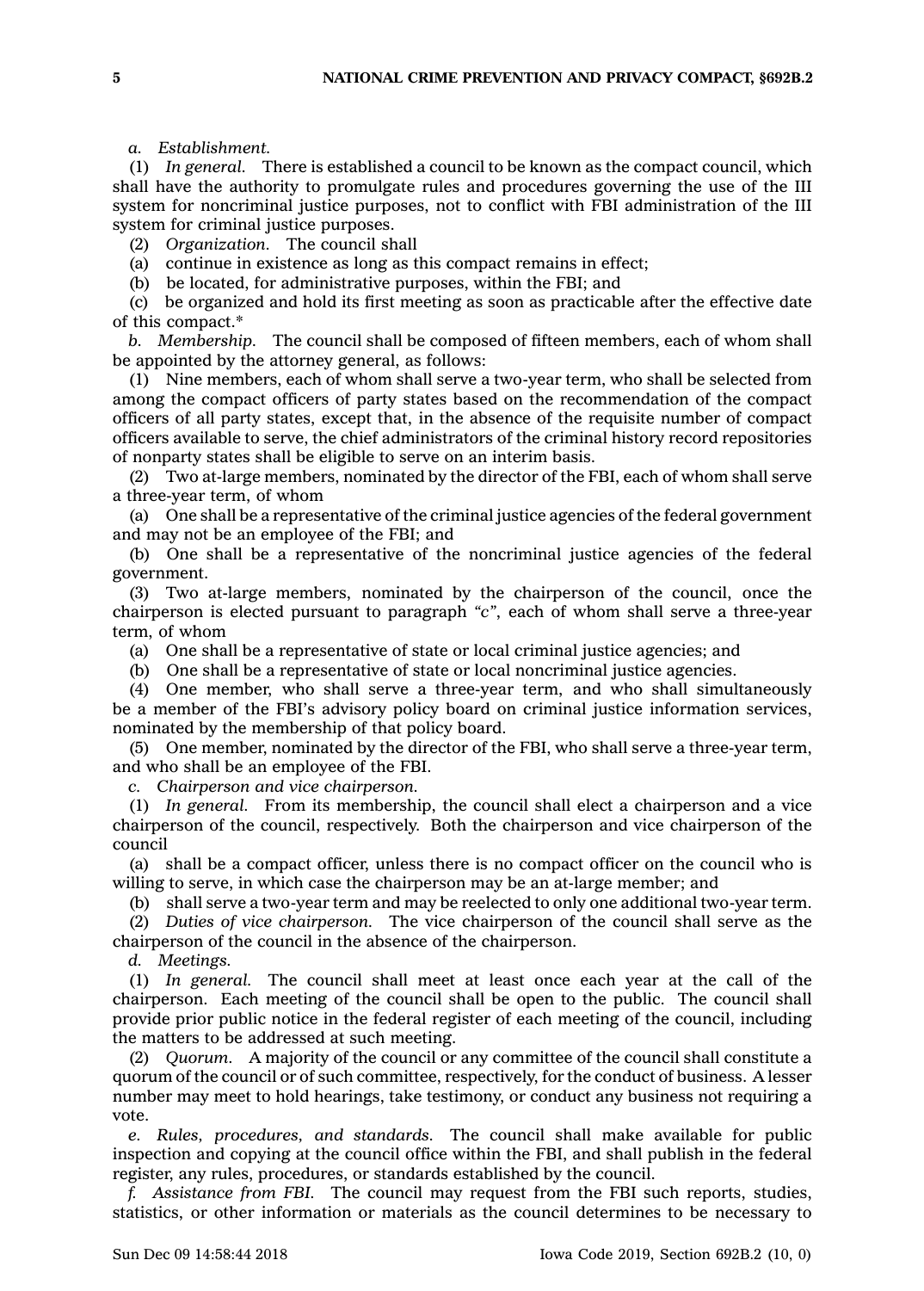enable the council to perform its duties under this compact. The FBI, to the extent authorized by law, may provide such assistance or information upon such <sup>a</sup> request.

*g. Committees.* The chairperson may establish committees as necessary to carry out this compact and may prescribe their membership, responsibilities, and duration.

7. *Article VII — Ratification of compact.* This compact shall take effect upon being entered into by two or more states as between those states and the federal government. Upon subsequent entering into this compact by additional states, it shall become effective among those states and the federal government and each party state that has previously ratified it. When ratified, this compact shall have the full force and effect of law within the ratifying jurisdictions. The form of ratification shall be in accordance with the laws of the executing state.

8. *Article VIII —Miscellaneous provisions.*

*a. Relation of compact to certain FBI activities.* Administration of this compact shall not interfere with the management and control of the director of the FBI over the FBI's collection and dissemination of criminal history records and the advisory function of the FBI's advisory policy board chartered under the Federal Advisory Committee Act, 5 U.S.C. App., for all purposes other than noncriminal justice.

*b. No authority for nonappropriated expenditures.* Nothing in this compact shall require the FBI to obligate or expend funds beyond those appropriated to the FBI.

*c. Relating to Pub. L. No. 92-544.* Nothing in this compact shall diminish or lessen the obligations, responsibilities, and authorities of any state, whether <sup>a</sup> party state or <sup>a</sup> nonparty state, or of any criminal history record repository or other subdivision or component thereof, under the Departments of State, Justice, and Commerce, the Judiciary, and Related Agencies Appropriation Act, 1973, Pub. L. No. 92-544, or regulations and guidelines promulgated thereunder, including the rules and procedures promulgated by the council under article VI, paragraph *"a"*, regarding the use and dissemination of criminal history records and information.

9. *Article IX — Renunciation.*

*a. In general.* This compact shall bind each party state until renounced by the party state.

*b. Effect.* Any renunciation of this compact by <sup>a</sup> party state shall

(1) be effected in the same manner by which the party state ratified this compact; and

(2) become effective one hundred eighty days after written notice of renunciation is provided by the party state to each other party state and to the federal government.

10. *Article X — Severability.* The provisions of this compact shall be severable, and if any phrase, clause, sentence, or provision of this compact is declared to be contrary to the constitution of any participating state, or to the Constitution of the United States, or the applicability thereof to any government, agency, person, or circumstance is held invalid, the validity of the remainder of this compact and the applicability thereof to any government, agency, person, or circumstance shall not be affected thereby. If <sup>a</sup> portion of this compact is held contrary to the constitution of any party state, all other portions of this compact shall remain in full force and effect as to the remaining party states and in full force and effect as to the party state affected, as to all other provisions.

11. *Article XI — Adjudication of disputes.*

- *a. In general.* The council shall
- (1) have initial authority to make determinations with respect to any dispute regarding
- (a) interpretation of this compact;
- (b) any rule or standard established by the council pursuant to article VI; and
- (c) any dispute or controversy between any parties to this compact; and

(2) hold <sup>a</sup> hearing concerning any dispute described in subparagraph (1) at <sup>a</sup> regularly scheduled meeting of the council and only render <sup>a</sup> decision based upon <sup>a</sup> majority vote of the members of the council. Such decision shall be published pursuant to the requirements of article VI, paragraph *"e"*.

*b. Duties of FBI.* The FBI shall exercise immediate and necessary action to preserve the integrity of the III system, maintain system policy and standards, protect the accuracy and privacy of records, and to prevent abuses, until the council holds <sup>a</sup> hearing on such matters.

*c. Right of appeal.* The FBI or <sup>a</sup> party state may appeal any decision of the council to the